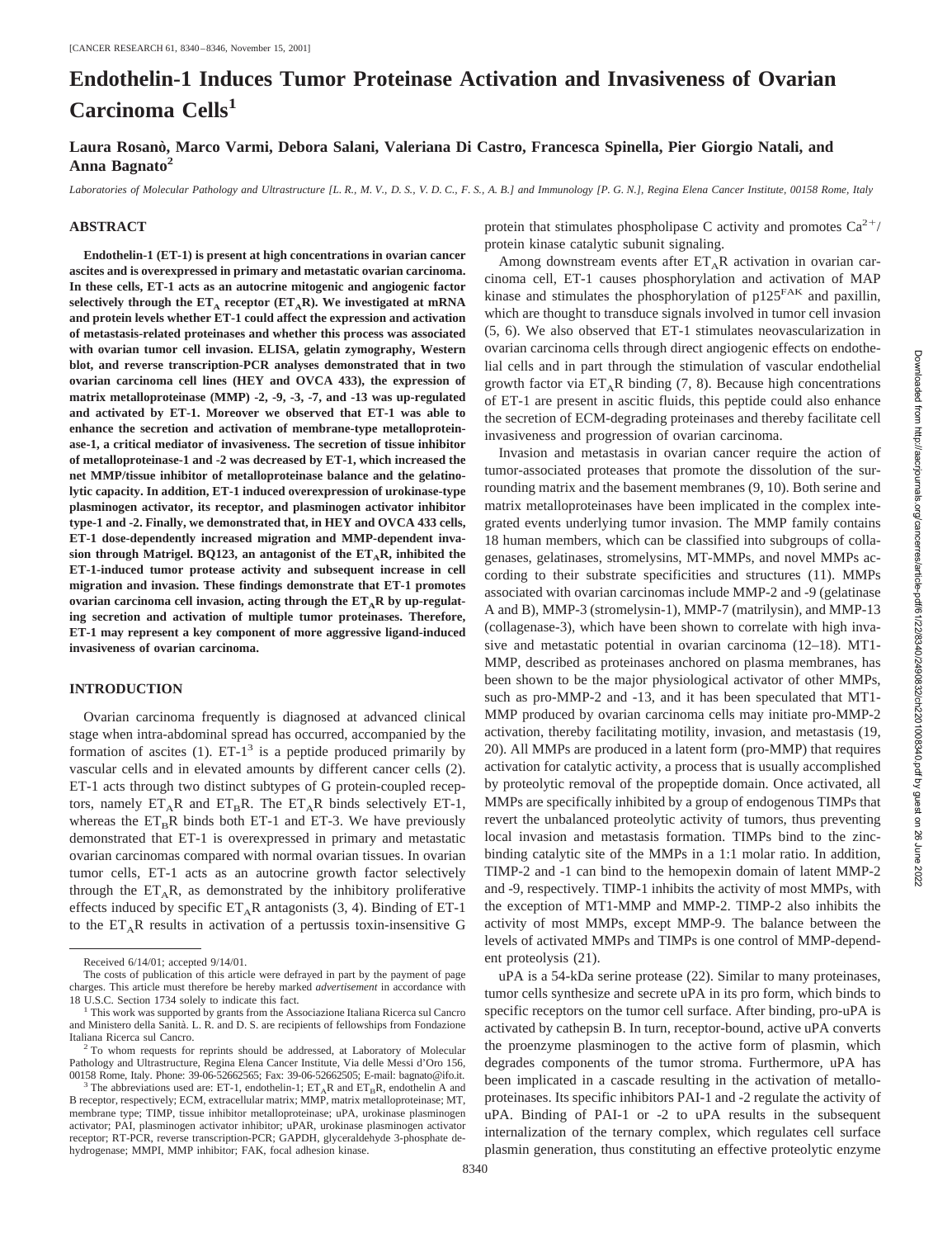system. Thus, the complex of uPA and PAI-1/-2 modulates the invasive and metastatic phenotype of cancer cells (23–26).

Under pathological conditions, regulation of MMP and uPA system expression involves several factors, including steroid hormones, cellular oncogenes, cytokines, and growth factors (11). In this study we demonstrate that ET-1 induces overexpression and activation of a panel of proteinases known to be associated with highly invasive and metastatic ovarian carcinoma. This effect is followed by a marked increase in ovarian tumor cell migration and invasion. The enhanced proteolytic capability of ovarian carcinoma cells induced by ET-1 suggests a biochemical mechanism by which disruption of local tissue architecture to allow tumor growth and spread of ovarian carcinoma may be mediated by ET-1 through  $ET_AR$  binding.

# **MATERIALS AND METHODS**

**Cells.** The human ovarian carcinoma cell lines OVCA 433 and HEY were a gift from Dr. G. Scambia (Catholic University School of Medicine, Rome, Italy) and were cultured in DMEM containing 10% FCS and 1% penicillinstreptomycin. All culture reagents were from Life Technologies, Inc. (Paisley, Scotland). For analysis of proteinases, cells were plated in 100-mm Petri dishes.

**Preparation of Ovarian Cancer Cell-conditioned Medium.** Subconfluent cultures of HEY and OVCA 433 cells were starved for 24 h in DMEM not supplemented with FCS to reach quiescence. The medium was discarded, fresh serum-free DMEM was added alone or in addition of different concentrations of ET-1 (Peninsula Laboratories, Belmont, CA), and the ovarian carcinoma cells were incubated for an additional 24 h. The conditioned medium was then collected, centrifuged, and stored in aliquots at  $-20^{\circ}$ C. The cells were counted, and the data were corrected for the cell number. The conditioned medium was then processed for ELISA, zymography, and Western blot.

**Measurement of MMPs and uPA/PAI-1 Protein by ELISA.** Gelatinase activities in conditioned medium were determined by a MMP Gelatinase Activity Assay Kit (Chemicon International, Inc., Temecula, CA), according to the manufacturer's instructions. The sensitivity of the assay is  $\leq$  5 ng/ml MMP in a range of 10–200 ng/ml.

MMP-2 in conditioned medium was measured by a BioTrak Human MMP-2 ELISA kit (Amersham, Arlington Heights, IL), according to the manufacturer's instructions. MMP-2 may be measured in the range 1.5–24 ng/ml, and the sensitivity of the assay is 0.37 ng/ml. The assay does not cross-react with MMP-1, -3, -7, -8, and -9 or MT1-MMP. MMP-9 in conditioned medium was measured by a MMP-9 ELISA kit (Oncogene Research Products, Cambridge, MA), according to the manufacturer's instructions. MMP-9 may be measured in the range 0.625–20 ng/ml, and the sensitivity of the assay is 0.1 ng/ml. uPA and PAI-1 were determined by commercially available ELISA kits (American Diagnostica, Greenwich, CT), according to the manufacturer's instructions. uPA may be measured in the range 0.1–1 ng/ml, and the sensitivity of the assay is 10 pg/ml. PAI-1 may be measured in the range 0.01–10 ng/ml, and the sensitivity of the assay is 50 pg/ml. The uPA activity was evaluated by an uPA Activity Assay Kit (Chemicon International), according to the manufacturer's instructions. The assay is sensitive over a range of 0.05–50 units of uPA activity.

**RT-PCR Analysis.** Total RNA was prepared using the TRIzol reagent (Life Technologies), according to the manufacturer's instructions. The RT-PCR was performed with a SUPERSCRIPT One-Step RT-PCR System (Life Technologies) according to the manufacturer's instructions. Briefly,  $1 \mu$ g of RNA was reverse-transcribed. The primer sets used were as follows: for MMP-2, 5'-TTTGGACTGCCCCAGACAGG-3' and 5'-GCTGCGGCCAG-TATCAGTGC-3'; for MMP-9, 5'-TCCTGGTGCTGGCTTGCTGC-3' and 5'-CAATGTCAGCTTCGGGGCCG-3'; for MT1-MMP, 5'-CCCTATGCCAA-CATCGGTGA-3' and 5'-TCCATCCATGACTTGGTTTAT-3'; for uPA, 5'-GGCAGCAATGAACTTCATCAAGTTCC-3' and 5'-TATTTCACAGTG-CTGCCCTCCG-3'; for uPAR, 5'-ACAGGAGCTGCCCTCGCGAC-3' and 5-GAGGGGGATTTCAGGTTTAGG-3; for PAI-1, 5-CTTTGGTGAAG-GGTCTGC-3' and 5'-CTCCACCTCTGAAAAGTCC-3'; for PAI-2, 5'-ATG-GAGGATCTTTGTGTG-3' and 5'-GGGGAATTCTTTTGCAGAA GCA-3'. *GAPDH* was used as an internal control, and the primer sets used was

5'-TGAAGGTCGGTGTCAACGGA-3' and 5'-GATGGCATGGACTGTG-GTCAT-3. Each RT-PCR included a cDNA synthesis and predenaturation cycle at 55°C for 30 min and at 94°C for 2 min; the cDNA was amplified for 30 cycles involving a denaturation step at 94°C for 1 min; a primer annealing step at 56°C for 30 s (uPA), 60°C for 1 min (uPAR), 55°C for 1 min (PAI-1/-2), or 62°C for 1 min (*GAPDH*); and an extension step at 72°C for 1 min. The PCR products were analyzed by electrophoresis on a 2% agarose gel containing ethidium bromide and visualized and photographed under UV light. In all experiments, two control reactions, one containing no mRNA and another containing mRNA but no reverse transcriptase or Taq, were included. All 5' primers covered splice junctions, thus including the amplification of genomic DNA. Densitometric scanning was performed with a Mustek MFS-6000CX apparatus, and the data were analyzed with Phoretix 1D software and normalized to those of *GAPDH*. The semiquantitative analysis was performed essentially as described by Rieckmann *et al.* (27). The mRNA values are expressed as relative units calculated according to the following formula: density of the amplification product/density of the *GAPDH* amplification product  $\times$  100. To compare results from different experiments, optimal cycle conditions for linear amplification were determined by semiquantitative assay of the amplified products at 20, 25, 30, and 35 cycles. Thirty-cycle products, which were within the linear phase of the amplification curve, were chosen for the comparative analysis.

**Gelatin Zymography.** The ovarian tumor cell supernatants were electrophoresed for analysis in 9% SDS-PAGE gels containing 1 mg/ml gelatin. The gels were washed for 30 min at 22°C in 2.5% Triton X-100 and then incubated in 50 mm Tris (pH 7.6), 1 mm  $ZnCl<sub>2</sub>$ , and 5 mm  $CaCl<sub>2</sub>$  for 18 h at 37°C. After incubation the gels were stained with 0.2% Coomassie Blue. Enzyme-digested regions were identified as white bands on a blue background and quantified by computerized image analysis of the band. Molecular sizes were determined from the mobility, using gelatin zymography standards (Bio-Rad Laboratories, Richmond, CA).

**Western Blotting.** The presence of MMPs, TIMPs, uPA, uPAR, and PAIs in conditioned medium was analyzed by Western blotting. Twenty  $\mu$ l of concentrated medium diluted with an equal amount of Laemmli (Bio-Rad) sample dilution buffer were boiled and electrophoresed under reducing conditions on an 11% SDS-polyacrylamide gel. Anti-MMP-2 and anti-MMP-9 (NeoMarkers, Fremont, CA) were used at a 1:400 dilution. Anti-uPA, antiuPAR, anti-PAI-1, anti-PAI-2 (Santa Cruz Biotechnology, Inc., Santa Cruz, CA), anti-TIMP-1, anti-TIMP-2, anti-MMP-3, anti-MMP-7, and anti-MMP-13 (Chemicon International) was used at a 1:1000 dilution. To test for the presence of MT1-MMP, whole-cell protein extracts of HEY cultures grown in the absence or presence of 100 nM ET-1 were scraped directly into Laemmli loading buffer; 30  $\mu$ g of each extract were boiled, separated by 11% SDS-PAGE, and revealed by an anti-MT1-MMP antibody (Chemicon) at a 1:1000 dilution. To check the amount of proteins transferred to the nitrocellulose membranes,  $\beta$ -actin was used as control and detected by an anti- $\beta$ -actin monoclonal antibody (Ab-1, clone JLA20; Oncogene) at a 1:10,000 dilution. Peroxidase-labeled antigoat, antimouse, and antirabbit antibody (Santa Cruz Biotechnology) was used according to the manufacturer's instructions. Blots were developed with an ECL kit (Amersham). The relative amounts of the transferred proteins were quantified by scanning the autoradiographic films with a gel densitometric scanner (Bio-Rad) and normalized to the related --actin amounts.

**Chemotaxis and Chemoinvasion Assay.** Chemotaxis and chemoinvasion were assessed with a 48-well modified Boyden chamber (NeuroProbe, Pleasanton, CA) and  $8 \mu m$  pore size polyvinyl pyrrolidone-free polycarbonate Nucleopore filters (Costar, New York, NY) as described previously (28). For chemotaxis, the filters were coated with gelatin by overnight immersion in a solution of 100  $\mu$ g/ml gelatin in 0.1% acetic acid and then dried. For the chemoinvasion assay, the filters were coated with an even layer of 0.5 mg/ml Matrigel (Becton Dickinson, Milan, Italy). The lower compartment of the chamber was filled with chemoattractants (at different concentrations) or inhibitor (27  $\mu$ l/well). Serum-starved HEY and OVCA 433 cells (5  $\times$  10<sup>5</sup> cells/ml) were harvested in trypsin-EDTA solution, collected by centrifugation, resuspended in DMEM, and placed in the upper compartment (55  $\mu$ l/ well). BQ123 (Peninsula Laboratories), an  $ET_AR$  antagonist, was previously added to the cells and preincubated for 15 min at 37°C. After 4 h (chemotaxis) or 6 h (chemoinvasion) of incubation at 37°C, filters were stained with Diff-Quick (Merz-Dade, Dudingen, Switzerland), and the migrated cells in 10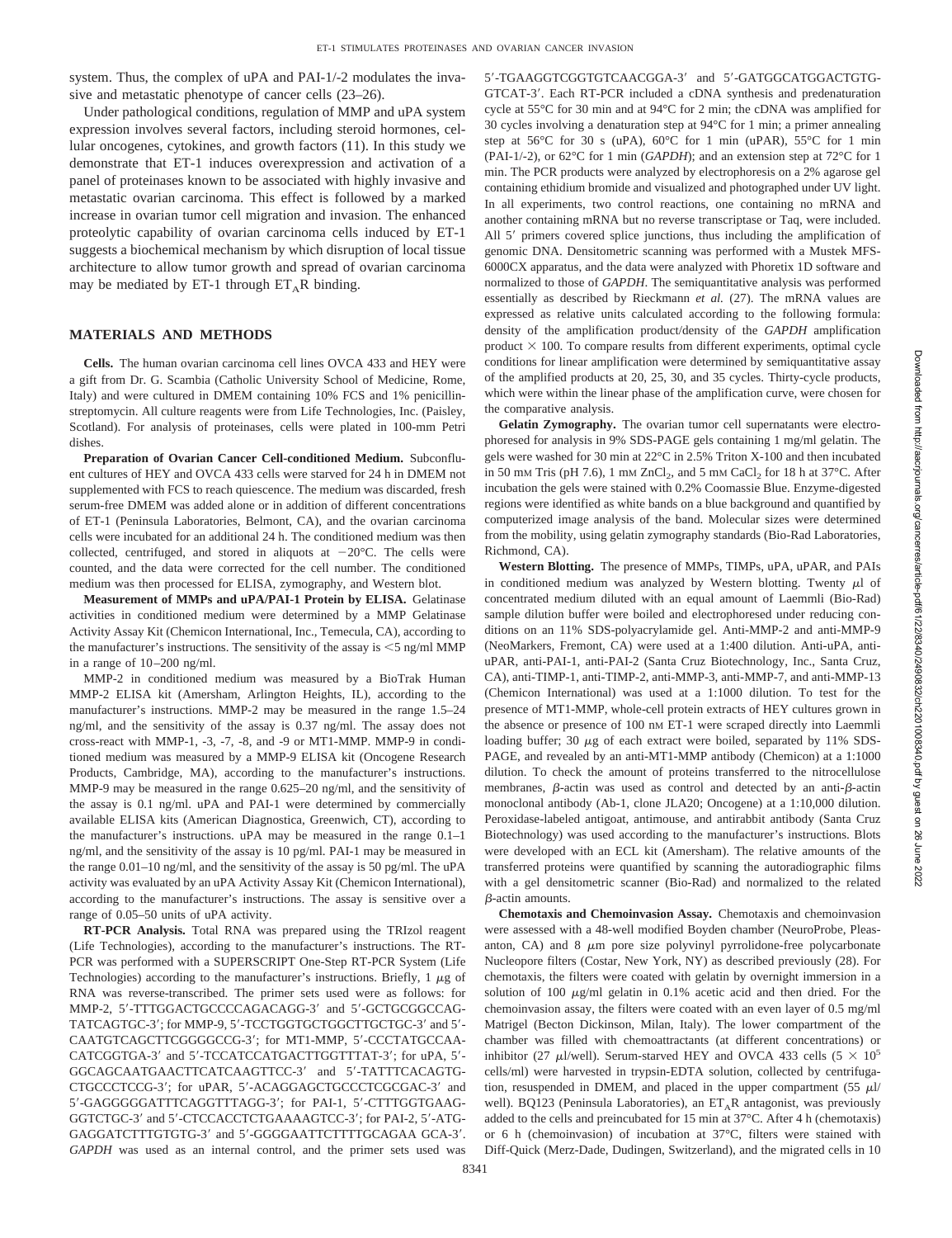high-power fields were counted. Each experimental point was analyzed in triplicate. In selected experiments, invasion was quantified in the presence of GM6001, also known as Ilomastat (Chemicon International), a chemical broad-spectrum inhibitor of MMP activity.

**Statistical Analysis.** All statistical analyses were performed using a twotailed Student's *t* test and the Inplot software system (GraphPad Software Inc., San Diego, CA).

#### **RESULTS**

**ET-1 Enhances Secretion and Activation of MMP-2 and -9 in Ovarian Carcinoma Cell Lines.** Using human MMP ELISA Kits, we measured the effect of exogenous ET-1 on the secretion of MMP-2 and -9 by two ovarian carcinoma cell lines, OVCA 433 and HEY, which express abundant high-affinity receptor for ET-1 ( $k_d = 0.10$  nm and 45,500 receptors/cell in OVCA 433 cells and  $k_d = 0.1$  nm and 36,500 receptors/cell in HEY cells). As shown in Fig. 1, ET-1 enhanced MMP-2 and -9 in a dose-dependent manner. The difference in MMP-2 and -9 secretion between stimulated and unstimulated cells was significant at all ET-1 concentrations tested. A selective  $ET_A R$ antagonist, BQ123, was used to determine whether the  $ET_AR$  was involved in the stimulation of MMP-2 and -9 secretion in ovarian carcinoma cells. ET-1-stimulated MMP-2 and -9 secretion was completely blocked by the addition of BQ123 (1  $\mu$ M).

To identify the role of ET-1 in the activation status of MMP-2 and -9, conditioned media from HEY and OVCA 433 cells were analyzed by gelatin zymography. Ovarian carcinoma cell lines secreted high levels of pro-MMP-2 (gelatinase A) and pro-MMP-9 (gelatinase B). When 100 nm ET-1 was added, zymography showed that both HEY and OVCA 433 cells secreted high levels of gelatinolytic proteases corresponding to the active forms of MMP-2 and -9 (2.5- and 3.5-fold increase, respectively; Fig. 2*A*). These results were confirmed by Western blotting, demonstrating that ET-1 treatment led to the proc-



Fig. 1. Effect of ET-1 on MMP-2 and -9 secretion in ovarian carcinoma cells. ET-1 stimulates MMP-2 (*A*) and MMP-9 (*B*) secretion from OVCA 433 cells. MMP-2 and -9 were measured in conditioned media from cells treated with different concentrations of ET-1 for 24 h, using ELISA kits. ET<sub>A</sub>R antagonist BQ123 (1  $\mu$ M) was preincubated 15 min prior to the addition of 100 nm ET-1. Data are presented as mean of results from three experiments each performed in duplicate. *Bars*,  $\pm$  SD. *a*,  $P < 0.0001$ ; *b*,  $P < 0.005$ compared with control;  $c, P \leq 0.0002$  compared with 100 nm ET-1.

essing of endogenous pro-MMP-2 (72 kDa) and pro-MMP-9 (92 kDa) to molecular masses corresponding to their active forms (66 and 86 kDa, respectively; Fig. 2*B*). These results demonstrate that ET-1 induces a significant increase in the secretion of MMP-2 and -9 and has a direct role in the activation of both pro-gelatinases in ovarian cancer cells. Evaluation of MMP activity by a MMP gelatinase activity kit confirmed the net increase in MMP activity, showing a 2.5-fold increase in ET-1-treated cultures (Fig. 2*C*). The addition of BQ123 (1  $\mu$ M) completely blocked the MMP activity, suggesting that ET-1 was able to enhance secretion and activation of MMP-2 and -9 in ovarian carcinoma cells through the  $ET_A R$ .

To determine whether the ET-1-induced overexpression of MMP-2 and -9 was transcriptionally regulated, we established a sensitive RT-PCR assay to detect mRNA transcripts for MMP-2 (518 bp) and MMP-9 (467 bp) genes in the two ovarian carcinoma cell lines. The RT-PCR-amplified cDNA fragments for MMP-2 and -9 were detectable in all samples of untreated cells as a single band at the expected size (Fig. 2*D*). Primers for the amplification of the *GAPDH* gene were used as controls. Densitometric analysis of these bands and comparison with the intensity of the *GAPDH* bands indicated an up-regulation of MMP-2 and -9 mRNA after 8 h of stimulation with ET-1 (100 nM) in both cell lines. These results correlate closely with the protein expression levels observed by ELISA, zymography, and Western blotting, suggesting that MMP up-regulation by ET-1 was at the transcriptional level.

**ET-1 Enhances Secretion and Activation of MMP-3, -7, and -13.** To screen for the role of ET-1 on the secretion and activation of other metalloproteinases (MMP-3, -7, and -13) associated with ovarian carcinoma, conditioned media from HEY and OVCA 433 cells were analyzed by Western blotting. Unstimulated cells exhibited both latent and active forms of MMP-3 (59- and 57-kDa forms), MMP-7 (28- and 18-kDa forms), and MMP-13 (60- and 48-kDa forms; Fig. 3). The results demonstrated that 100 nm ET-1 was able to induce overexpression of both the latent and active forms of MMP-3 and -7 and the active form of MMP-13 in ovarian carcinoma cells with respect to the untreated cells. In addition, we observed that ET-1 treatment led to the complete processing of pro-MMP-13 to a molecular weight corresponding to the active form. These results suggest that ET-1 induces an increase in the secretion of MMP-3, -7, and -13 and is involved in their activation in ovarian carcinoma cells.

**ET-1 Enhances Secretion and Activation of MT1-MMP.** To examine the effect of ET-1 on MT1-MMP mRNA expression, we established a sensitive RT-PCR assay (Fig. 4*A*). ET-1 at a concentration of 100 nM induced up-regulation of MT1-MMP mRNA, as determined by densitometric analysis of these bands and comparison with the intensity of the *GAPDH* bands. To further verify the expression level of the MT1-MMP protein, we analyzed cell lysates from cells treated with ET-1 for 24 h. In cell lysates from ET-1-treated cells, we detected two bands, at 65 and 63 kDa, which corresponded to the latent and active MT1-MMP forms, indicating that ET-1 induced MT1-MMP activation (Fig. 4*B*). These results demonstrated that ET-1 was able to up-regulate, at the mRNA and protein level, the expression of MT1-MMP and to induce an activation of this critical mediator of invasive activity.

**Effect of ET-1 on the Secretion of TIMP-1 and -2.** Because the TIMPs inhibit active MMPs, conditioned media from HEY and OVCA 433 cells were examined by Western blotting. TIMP-1 and -2 were made constitutively by both ovarian carcinoma cells. The addition of ET-1 decreased the secretion of both TIMP-1 and -2 in the HEY and OVCA 433 cell-conditioned media (Fig. 5). Interestingly, the inhibition of TIMPs was concomitant with the activation of MMPs by ET-1. Thus, in ovarian carcinoma cells, ET-1 induced a strong increase in the net balance between gelatinases and TIMPs.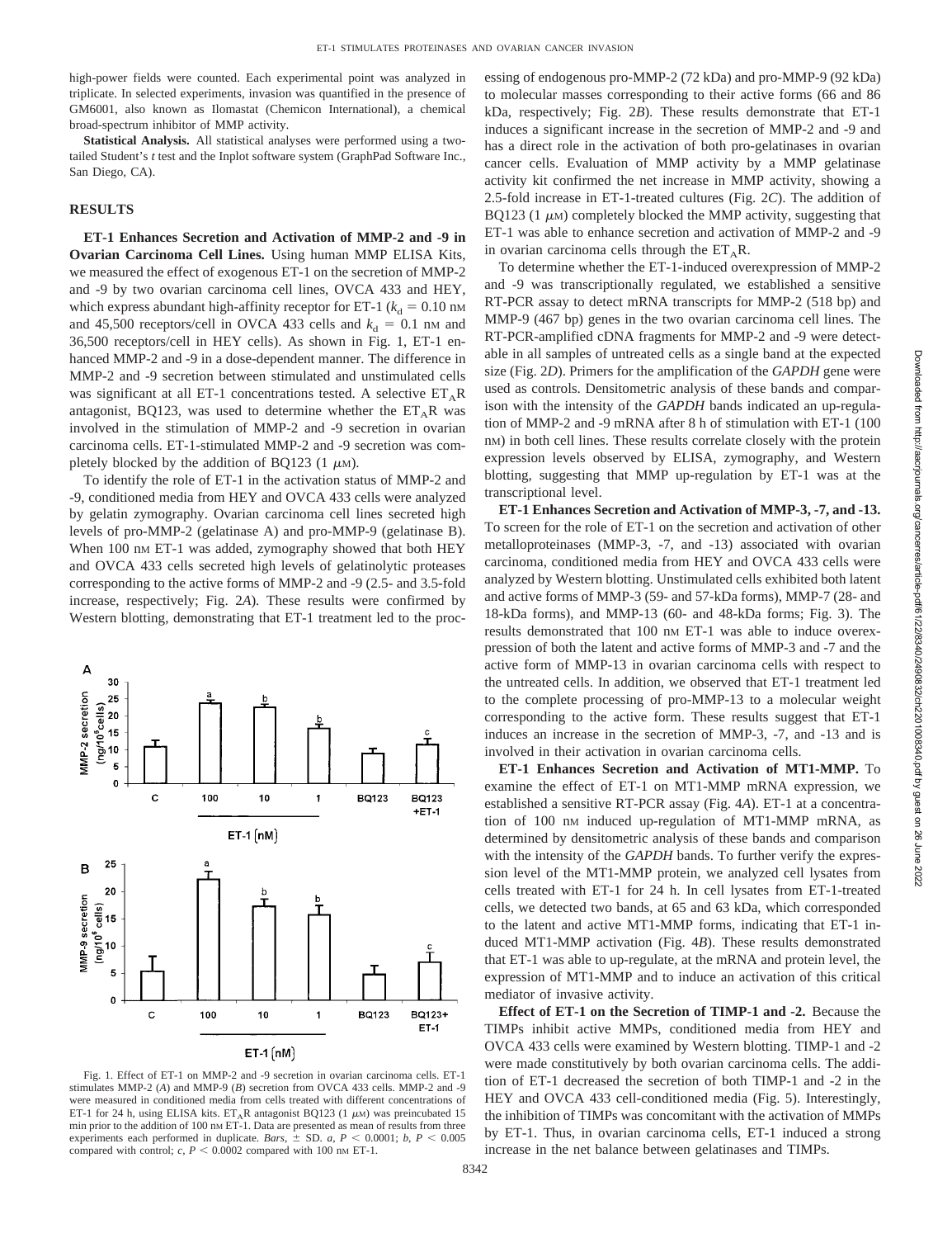

Fig. 2. Effect of ET-1 on MMP-2 and -9 secretion, activation, and mRNA expression in ovarian carcinoma cell lines. *A*, enzymatic activity of MMP-2 and -9 was studied in conditioned media from HEY and OVCA 433 cells by SDS-PAGE gelatin zymography, and gelatin lysis bands (pro-MMP and active) were measured by densitometric analysis. Both ovarian cancer lines, after starvation, were grown in serum-free medium for 24 h in the absence (*Lane C*) or presence of 100 nM ET-1 (*Lane ET-1*). *Arrows*, migration positions of pro- (*top*) and active (*bottom*) MMP-2 and MMP-9. *B*, conditioned media from HEY and OVCA 433 cells grown in the absence (*Lane C*) or the presence of 100 nM ET-1 (*Lane ET-1*) were analyzed for MMP-2 (latent form, 72 kDa; active form, 66 kDa) and for MMP-9 (latent form, 92 kDa; active form, 86 kDa) by Western blot analysis. The relative amounts of transferred MMPs were quantified and normalized to the corresponding β-actin protein amounts. *C*, MMP gelatinase activities were measured in conditioned media from both HEY and OVCA 433 cells treated with 100 nm ET-1 for 24 h, using a MMP Gelatinase Activity Assay Kit (D). BQ123 (1  $\mu$ M) was preincubated 15 min prior to the addition of 100 nm ET-1 ( $\mathbb{Z}$ ). Data are presented as means of results from three experiments each performed in duplicate. *Bars*,  $\pm$  SD. \*,  $P < 0.005$ . *D*, expression of 518- and 467-bp mRNA transcripts for MMP-2 and -9, respectively, was detected by RT-PCR analysis. Primers for the amplification of *GAPDH* gene were used as controls. Data shown are PCR products of HEY and OVCA 433 cells, respectively, grown in serum-free medium for 8 h in the absence (*Lane C*) and in presence of 100 nm ET-1 (*Lane ET-1*). PCR products for MMPs and *GAPDH* were shown as visualized by ethidium bromide.



Fig. 3. Effect of ET-1 on the secretion and activation of MMP-3, -7, and -13 by ovarian cancer cells. Conditioned media from HEY and OVCA 433 cells alone (*Lane C*) or with addition of ET-1 100 nM (*Lane ET-1*) were tested for MMP-3 (the 59-kDa proform and the 57-kDa active form), MMP-7 (the 28-kDa proform and the 18-kDa active form), and MMP-13 (the 60-kDa proform and the 48-kDa active form) by Western blotting. The relative amounts of transferred MMPs were quantified and normalized to the corresponding  $\beta$ -actin protein amounts.

**ET-1 Enhances uPA, uPAR, and PAIs Levels in Ovarian Carcinoma Cell Lines.** uPA and its receptor uPAR have been proposed to play a role in ovarian carcinoma cell invasion (29). Conditioned media from HEY and OVCA 433 cell lines were analyzed by Western blotting. When treated with 100 nm ET-1 for 24 h, both HEY and OVCA 433 cells exhibited an increase in uPA and uPAR production (Fig. 6*A*). In addition to uPA/uPAR, high levels of PAIs have been correlated with the progression and metastasis of ovarian cancer. A strong increase above control levels of PAI-1 and PAI-2 was observed in both ovarian carcinoma cell lines treated with 100 nM ET-1 (Fig. 6*A*). The stimulation induced by ET-1 on uPA and PAI- 1/-2 secretion by HEY cells was also measured by ELISA kits. This effect was dose dependent in the range between 0.1 and 100 nm with a maximum increase ( $\sim$ 2.5-fold) observed at a concentration of 100 nM ET-1 (Fig.  $6B$ ). Pretreatment of cells with an ET<sub>A</sub>R antagonist, BQ123, prevented the stimulation of uPA and PAI-1/-2 secretion induced by ET-1, confirming that the  $ET_A R$  subtype mediates stimulation of the uPA system.

Because ET-1 increased the levels of uPA, uPAR, PAI-1, and PAI-1/-2 proteins, we investigated whether ET-1 could affect the expression of their transcripts. The RT-PCR-amplified cDNA fragments for uPA (130 bp), uPAR (1046 bp), PAI-1 (409 bp), and PAI-2 (1280 bp) were detectable in all samples of untreated cells as a single band at the expected size in both cell lines with the exception of PAI-1 in HEY cells. We found that ET-1 at a concentration of 100 nm induced up-regulation in the levels of all PCR products for the uPA system, as determined by densitometric analysis (Fig. 6*C*). Taken together, these findings strongly suggest that ET-1 up-regulated uPA system mRNA levels and promoted the concomitant elevation of protein secretion.



Fig. 4. Effect of ET-1 on the secretion and activation of MT1-MMP by ovarian cancer cells. *A*, effect of ET-1 on MT1-MMP mRNA expression in HEY cells. Data shown are PCR products for MT1-MMP (532 bp) and *GAPDH* (230 bp) of HEY cells grown for 8 h in the absence (*Lane C*) and presence of 100 nm ET-1 (*Lane ET-1*). *B*, cell extracts of HEY cells alone (*Lane C*) or treated with 100 nm ET-1 for 24 h (*Lane ET-1*) were tested for MT1-MMP (the 65-kDa latent form and the 63-kDa active form) by Western blotting. The relative amounts of transferred MT1-MMP proteins were quantified and normalized to the corresponding  $\beta$ -actin protein amounts.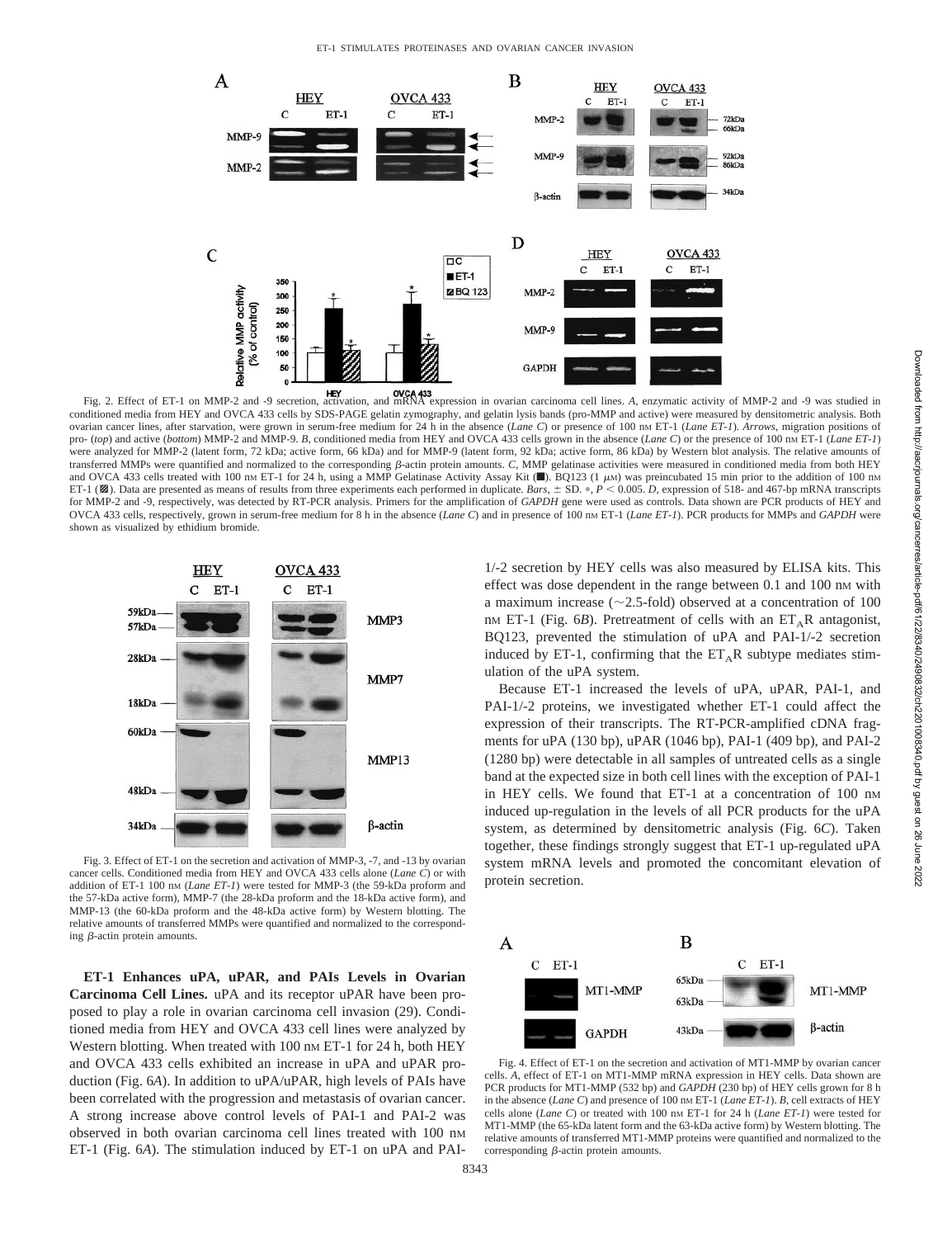

Fig. 5. Effect of ET-1 on the secretion of TIMPs by ovarian cancer cells. Conditioned media from HEY and OVCA 433 cells alone (*Lane C*) or with 100 nm ET-1 added (*Lane ET-1*) were tested for TIMP-1 (28 kDa) and TIMP-2 (21 kDa) by Western blotting. The relative amounts of transferred TIMPs were quantified and normalized to the corresponding  $\beta$ -actin protein amounts.

**Effect of ET-1 on Ovarian Carcinoma Cell Migration and Invasion.** The ability of ET-1 to consistently induce secretion and activation of tumor proteases led us to explore the effect of ET-1 on ovarian carcinoma motility and invasive capacity. Using the Boyden chamber assay to assess chemotactic mobility of HEY and OVCA 433 cells, we observed a significant dose-dependent increase in migration in the presence of 0.1–100 nm ET-1 (Fig. 7A). At a higher concentration of ET-1 (100 nM), we observed a 60% increase in the number of migrated cells. Matrigel-coated invasion chambers were used to examine the effect of ET-1 on *in vitro* ovarian cancer cell invasion. We observed that ET-1 markedly stimulated invasion of HEY and OVCA 433 cells in a dose-dependent fashion (Fig. 7*B*). At a higher concentration of ET-1 (100 nm), we observed maximal stimulation, corresponding to a 55% increase in the number of cells migrating through the Matrigel. Phenanthroline, used as a reference inhibitor of invasiveness, completely blocked the invasive capacity of OVCA 433 and HEY cells (data not shown). A selective  $ET_A R$  antagonist,

**GAPDH** 

BQ123, was used to determine whether the  $ET<sub>A</sub>R$  was involved in the stimulation of ovarian cancer cell migration and invasion. ET-1 stimulated migration and invasion of both HEY and OVCA 433 cells was completely blocked by the addition of  $1 \mu M BQ123$  (Fig. 7, A and *B*). Ovarian cancer cell invasion induced by 10 mg/ml epidermal growth factor was not inhibited by the addition of 1  $\mu$ M BO123, indicating that the inhibitory effect induced by the  $ET_A R$  antagonist was specific and was not the result of cytotoxicity (data not shown). To determine whether modulation of tumor protease activities had an impact on ET-1-induced ovarian cancer cell invasion, a potent chemical broad-spectrum MMPI, such as Ilomastat, was used. ET-1-stimulated invasion was reduced to control levels in the presence of 20  $\mu$ M MMPI, providing evidence for the role of ET-1-induced MMP activity in ovarian cancer cell invasion (Fig. 7*C*). Taken together, these results demonstrate that ET-1 is able to induce tumor cell migration and MMP-dependent invasion through the  $ET_A R$ .

# **DISCUSSION**

Tumor progression to the metastatic phenotype is a complex process involving changes in cell adhesion and migration as well as degradation of the ECM (30). Overproduction of proteinases of the uPA and MMP families has previously been demonstrated in ovarian cancer cells (31); however, the regulation of each proteinase family remains unclear. Receptor-mediated induction of proteinases represents one possible mechanism linking the receptors to tumor progression and metastasis. Agonists binding to tyrosine kinase receptors, such as epidermal growth factor, basic fibroblast growth factor, transforming growth factor  $\alpha$  and  $\beta$ , or to G protein-coupled receptors, such as lysophospha-



8344

 $\square$ uPA

 $$ 

 $2$ PAI-2

**BQ123+**  $ET-1$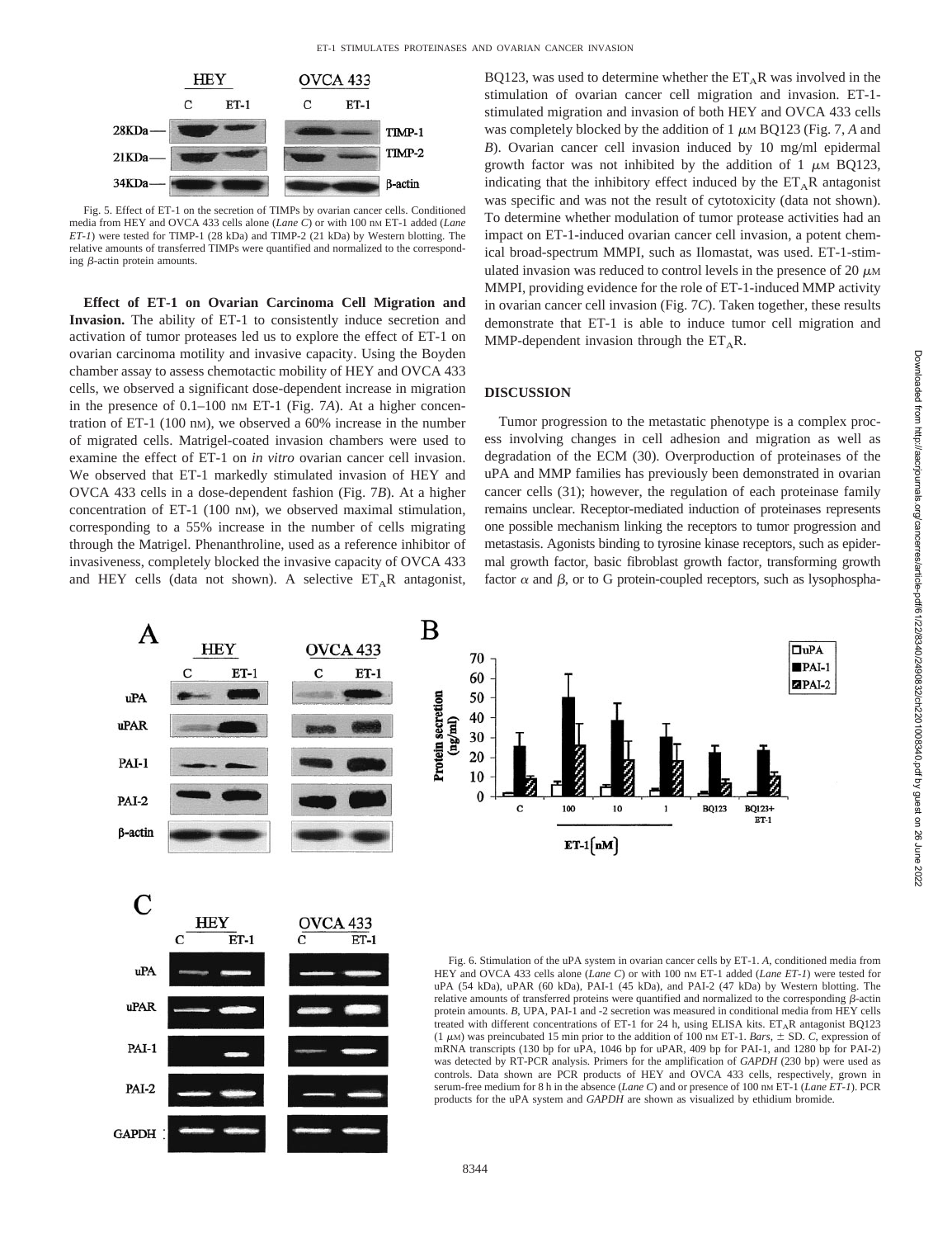

Fig. 7. Effect of ET-1 on ovarian carcinoma cell migration and invasion. *Columns* indicated by a *C* are controls. A, HEY and OVCA 433 cells  $(5 \times 10^5 \text{ cells/ml})$  pretreated for 15 min with 1  $\mu$ M BQ123, an ET<sub>A</sub>R antagonist, were placed in the upper compartment of a 48-well Boyden chamber. Different doses of ET-1 were added in the lower wells. Cells migrating through the filter were counted after 4 h. Data are expressed as the number of migrated cells in 10 high-power fields and are means of results from three experiments, each performed in triplicate. *Bars*,  $\pm$  SD. *a*,  $P \le 0.001$  compared with control; *b*,  $P \le 0.01$  compared with 100 nm ET-1; *c*,  $P \le 0.001$  compared with 100 nm ET-1. *B*, HEY and OVCA 433 cells (5  $\times$  10<sup>5</sup> cells/ml) pretreated for 15 min with 1  $\mu$ M BQ123, an ET<sub>A</sub>R antagonist, were seeded on Matrigel layer in a Boyden chamber assay. Different doses of ET-1 were added in the lower wells. Cells migrating through the filter were counted after 6 h. *a*,  $P \le 0.001$  compared with control; *b*,  $P \le 0.02$  compared with 100 nm ET-1; *c*,  $P \leq 0.001$  compared with 100 nm ET-1. *C*, HEY cells were seeded on a Matrigel layer in a Boyden chamber assay in the absence or presence of ET-1 (100 nM) or MMPI (10 or 20  $\mu$ M), as indicated. Cells migrating through the filter were counted after 6 h. *a*,  $P \le 0.001$  compared with control;  $b, P \le 0.01$  compared with 100 nm ET-1; *c*, P $\le 0.001$ compared with 100 nm ET-1.

tidic acid, act as positive regulators on tumor invasion, stimulating tumor-associated proteinases and tumor cell motility (32–35).

Our previous studies demonstrated that the potent mitogen ET-1 is overexpressed in primary and metastatic ovarian carcinoma and is markedly elevated in ascites of patients with ovarian cancer, suggesting that this peptide could participate in the progression of ovarian carcinoma (4, 8). This study demonstrates that ET-1 consistently induces the activity of multiple metastasis-related proteinases at several levels: mRNA transcription, zymogen secretion, and proenzyme activation. Because members of the MMP family of proteinases are secreted as inactive zymogens, requiring cleavage of the  $NH<sub>2</sub>$ -terminal propeptide to gain full activity, zymogen activation is postulated to be an important factor for invasion (36, 37). We demonstrated that ET-1 induces activation of MMP-2, -9, -3, -7, and -13, leading to the

degradation of all known ECM components and thus enabling malignant ovarian carcinoma cells to break down basement membrane. In addition to soluble MMPs, ET-1 induces activation of MT1-MMP. The up-regulation of this protein was concomitant with the overproduction and activation of MMP-2 and -13. All of these results indicate that in ovarian cancer cells, ET-1 could participate in the coordinated secretion and activation of different MMPs and that the combination of this active enzymes could result in rapid degradation of ECM (38, 39). Overexpression of TIMPs by cancer cells has been shown to reduce their invasive and metastatic capacity by down-regulating the activity of MMPs (40, 41). The present results demonstrating the concomitant production of TIMP-1 and -2 associated with the up-regulation of MMPs induced by ET-1 in both ovarian carcinoma cell lines strongly support the pivotal role of ET-1 in regulation of the net MMP activity.

Recent evidence suggests that the uPA system is involved in tumor cell migration and invasion by different mechanisms, including interactions between uPA, uPAR, PAI-1/-2, ECM proteins, integrins, endocytosis receptors, and growth factors (23, 42). These interactions seem to allow temporal and spatial reorganization of the uPA system during cell migration and selective degradation of ECM during invasion. As in other cancers, the presence of the uPA correlates with the aggressiveness of ovarian cancer (43), and a positive correlation was observed between higher uPA levels and increased lymphonodal metastases, increased ascites, and higher grade tumors (44). Our results indicate the ability of ET-1 to enhance cancer cells by concomitant stimulation of the production and secretion of uPA and uPAR. Fibrinolysis by plasmin is controlled by several inhibitors, such as PAIs. Nevertheless, the results of studies of the significance of PAI in various cancers have been conflicting. Recent studies indicate that PAI-1 acts as a cell detachment factor, explaining in part the correlation between its increased levels and poor prognosis and the reduced tumor invasion and vascularization observed in PAI-1-deficient mice (45). The present results demonstrate that ET-1 stimulates PAI-1 and -2 synthesis and secretion in ovarian carcinoma cells, leading to increased degradation of ECM, which might lead to tumor growth and metastasis.

MMPs and the uPA system represent two families of proteinases that are known to function at multiple stages of tumor progression, affecting tumor growth, neovascularization, intravasion/extravasion, and metastasis. Recent studies focusing on the different roles of proteinases demonstrated the cooperation between MMPs and uPA. It is likely that some of these proteinases serve redundant functions, so that activation of multiple pathways might be required to elevate proteolytic activity (46–48). Some MMPs, such as MMP-3, are activated intracellularly by serine proteinases. Thereafter, in concert, plasmin and MMP-3 activate other MMPs (MMP-13, -9, and -7). Latent MMP-2 and -13 are activated by MT1-MMP. Therefore, two membrane-associated proteolytic systems, MT-MMPs and the uPA/plasmin system, can initiate the activation of MMPs that in turn can interact with each other and with plasmin in a complex cascade. Our results indicate that the proprotein ET-1-dependent activation of metalloproteinases may involve an uPA/plasminogen-independent proteolytic processing system. On the other hand, our studies have shown that ET-1 increased the uPA system in ovarian carcinoma cell lines, suggesting a parallel co-regulation of the enzymatic activities of MMPs. The interactions among different enzymatic systems, their receptors, activators, and inhibitors, and the action of ET-1 on their synthesis, secretion, and activation represent one possible mechanism linking ET-1 to ovarian carcinoma progression and metastasis.

In the two ovarian carcinoma cell lines examined, co-induction of the uPA system and MMPs by ET-1 produced the highest invasive potential of tumor cells through the Matrigel, suggesting that ET-1 plays a relevant role in ovarian tumor invasion. Interestingly, we found that addition of a specific  $ET_A R$  antagonist, BQ123, blocked the ET-1-induced activation of MMPs and the uPA system. Furthermore, BQ123 blocked ET-1